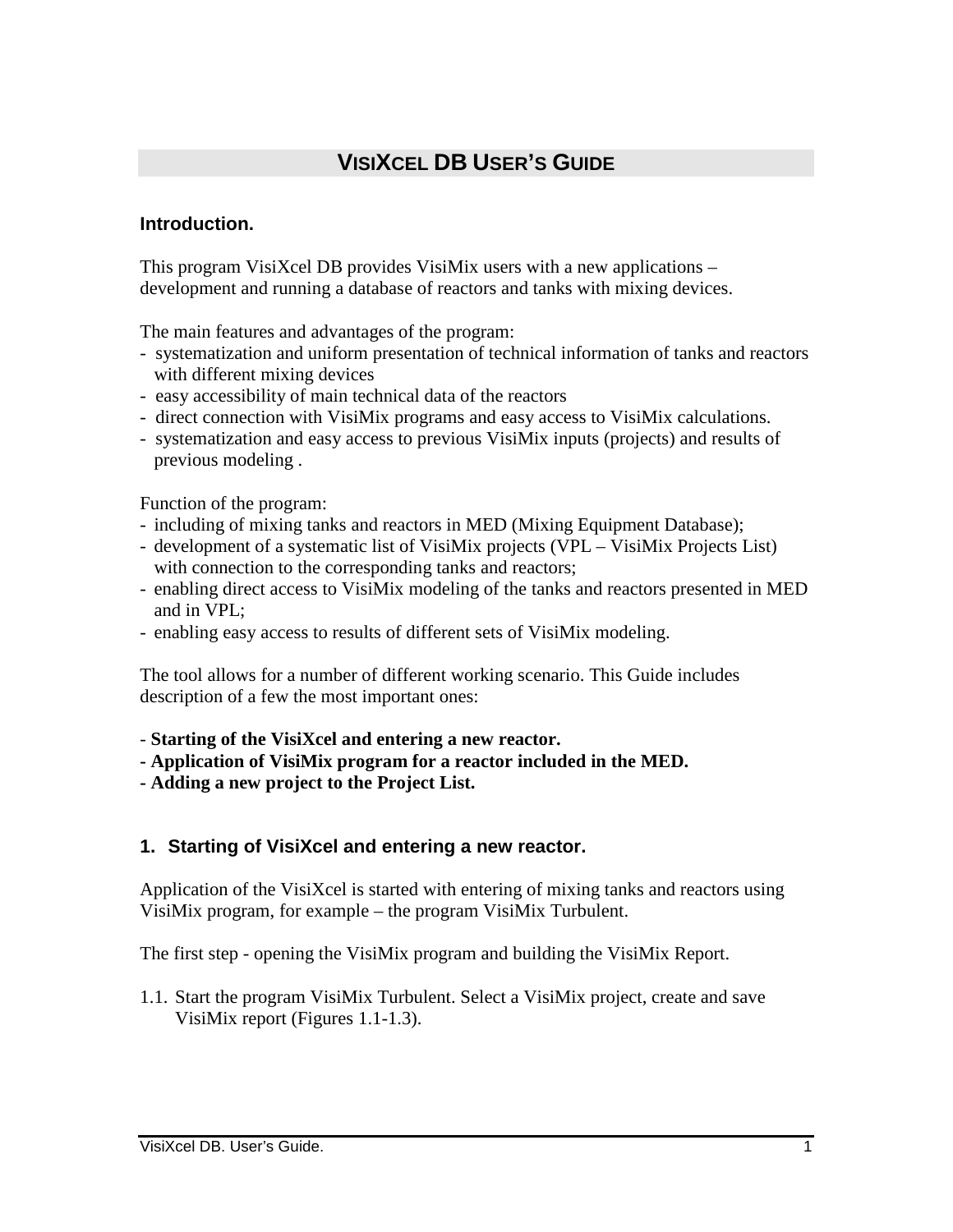| $\log$                                                        |  |
|---------------------------------------------------------------|--|
| 中国音響・<br>VisiMix Turbulent 2K8<br>Look in:                    |  |
| DEM1.VSM<br>DEMJACK1.VSM<br>RSD.vsm<br>SCRAP.VSM<br>SHAFT.VSM |  |
| DEM1.VSM<br>File name:<br>Open                                |  |
| Cancel<br>Files of type:<br>VisiMix Project Files (*.vsm)     |  |

Figure 1.1.

| <b>Save As</b> |                                                                                                         |  |
|----------------|---------------------------------------------------------------------------------------------------------|--|
|                | $\underline{\mathbf{N}}$ + b $\mathbf{C}$ + $\underline{\mathbf{E}}$ +<br>Save in: UsiMix Turbulent 2K8 |  |
|                |                                                                                                         |  |
|                |                                                                                                         |  |
|                |                                                                                                         |  |
|                |                                                                                                         |  |
|                |                                                                                                         |  |
| File name:     | Rep_Dem1_Hyd<br>Save                                                                                    |  |
| Save as type:  | Cancel<br>VisiMix Report Files (*.HTM)                                                                  |  |
|                |                                                                                                         |  |

Figure 1.2.

| <b>Information</b>       |  |
|--------------------------|--|
| <b>REPORT COMPLETED!</b> |  |
|                          |  |
|                          |  |
|                          |  |
|                          |  |

Figure 1.3.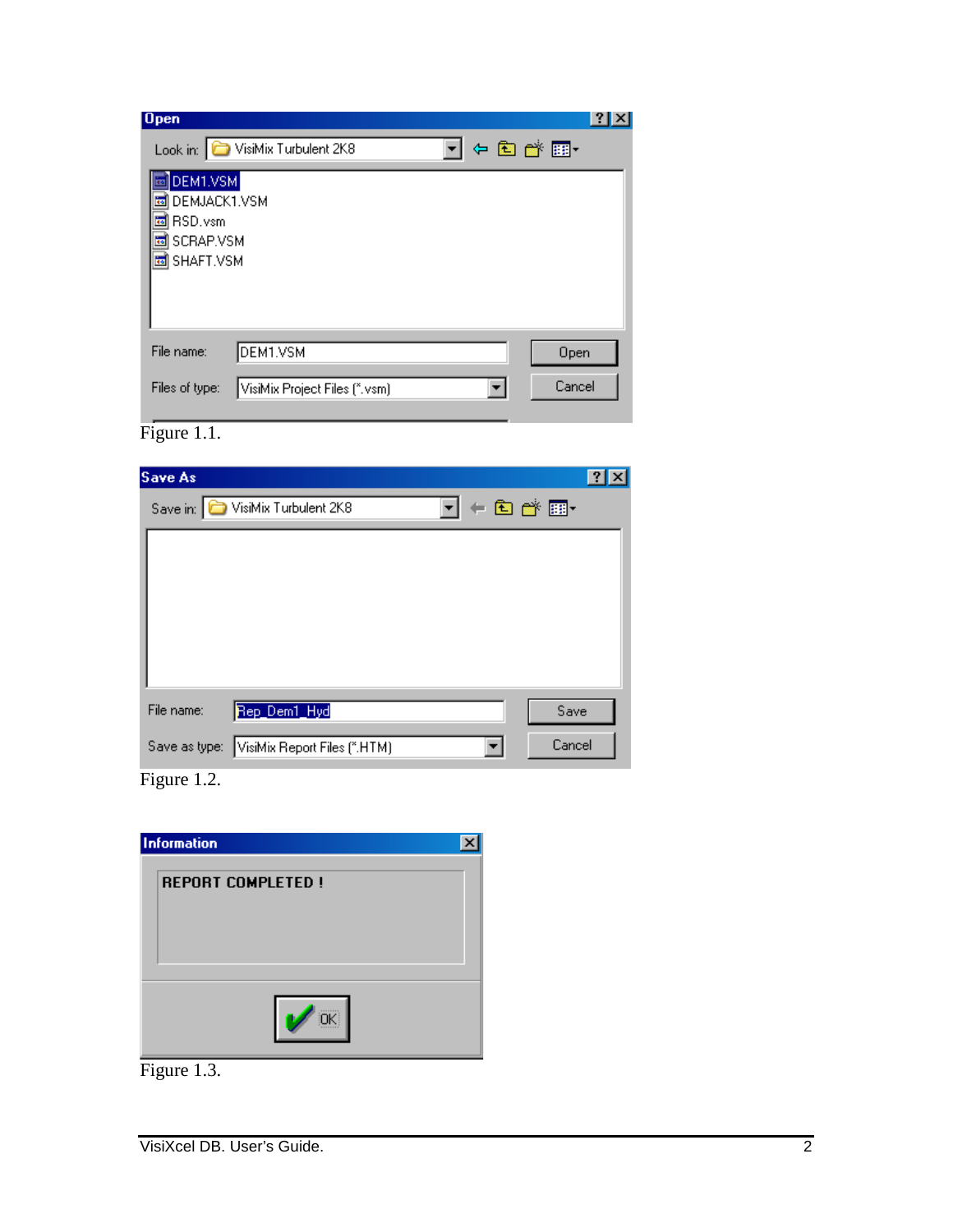1.2. Open **Excel**. Select **VisiXcel** in the main menu and press **Build Report** (Figure 1.4). Find and open the previously created report Rep\_Dem1\_Hyd.htm (Figures 1.5, 1.6).

|        |      |      | Microsoft Excel - Book1 |        |        |                            |                                           |      |   |                              |
|--------|------|------|-------------------------|--------|--------|----------------------------|-------------------------------------------|------|---|------------------------------|
| 网      | File | Edit | View                    | Insert | Format | <u>T</u> ools <u>D</u> ata | <b>Window</b>                             | Help |   | VisiXcel                     |
|        |      |      |                         |        |        |                            | : D & H B &   & B ; X   & B & - 4   9 - 0 |      |   | <b>Build Report</b>          |
|        | A1   |      |                         | f.     |        |                            |                                           |      |   | Add Report                   |
|        | А    |      | В                       |        | с      | D                          | F                                         | F    |   | Convert to simple            |
| 2      |      |      |                         |        |        |                            |                                           |      |   | Mixing Equipments Data Base  |
| 3      |      |      |                         |        |        |                            |                                           |      |   | Projects List                |
| 4<br>5 |      |      |                         |        |        |                            |                                           |      |   | Add Project to Projects List |
| 6      |      |      |                         |        |        |                            |                                           |      |   | Open Visimix                 |
| 7      |      |      |                         |        |        |                            |                                           |      | Ŷ | $He$ lp                      |
| 8      |      |      |                         |        |        |                            |                                           |      |   |                              |

Figure 1.4.

| <b>VisiXcel Build Report</b>         |                                   |                                                |      | 2 X    |
|--------------------------------------|-----------------------------------|------------------------------------------------|------|--------|
|                                      | Look in: UP VisiMix Turbulent 2K8 |                                                | 中国首都 |        |
| My Recent<br>Documents<br>Desktop    | vmx_tmp<br>Rep_Dem1_Hyd.htm       |                                                |      |        |
| My Documents<br>My Computer          | File name:                        | Rep_Dem1_Hyd.htm                               |      | Open   |
| My Network<br>Places<br>÷-<br>$\sim$ | Files of type:                    | HTML Files (".html,".htm)<br>Open as read-only |      | Cancel |

Figure 1.5.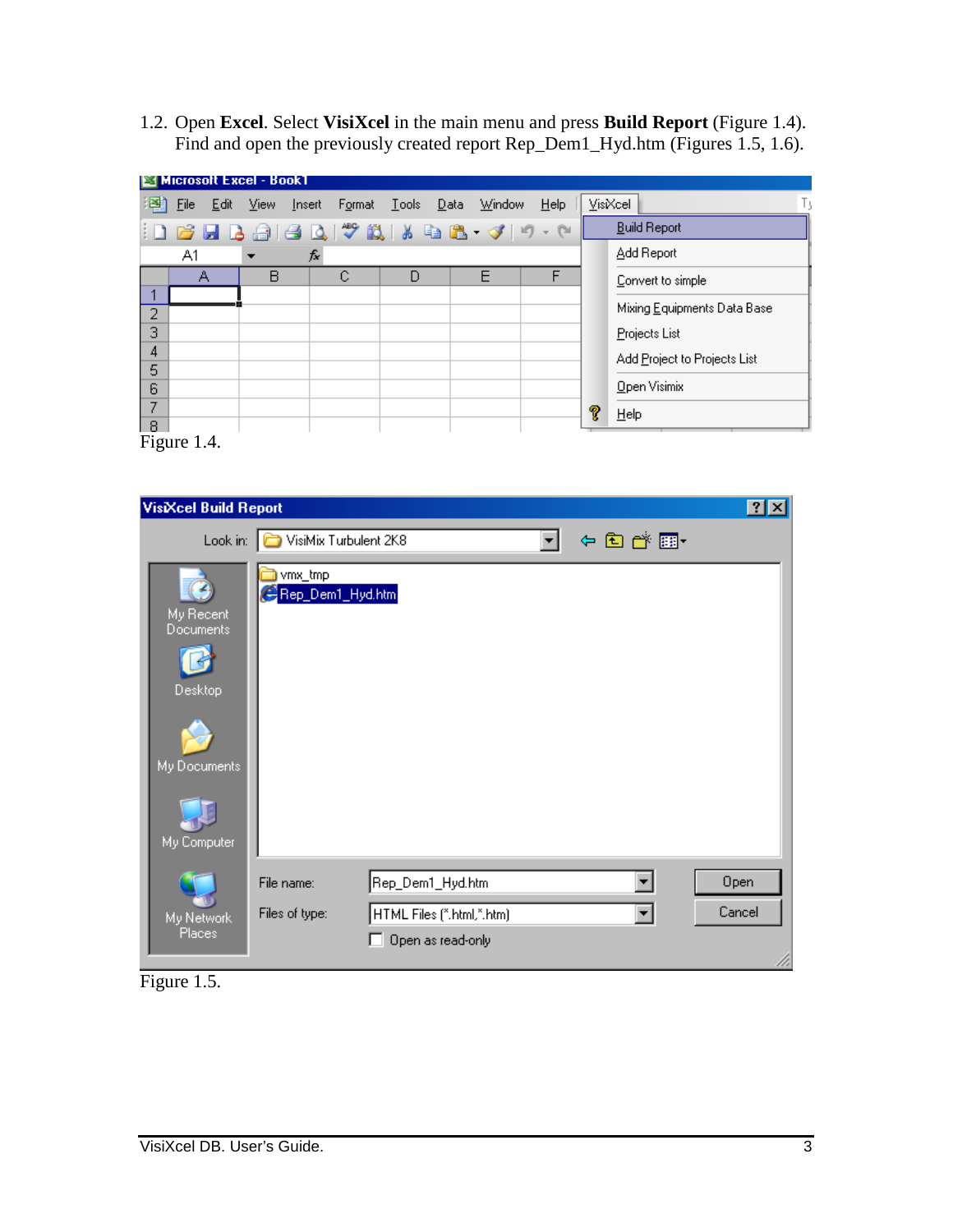| File<br>Edit                               | Insert Format Tools Data Window Help   VisiXcel<br>View                                                                                                                                                                                                |                                                   |             | Type a question for help |
|--------------------------------------------|--------------------------------------------------------------------------------------------------------------------------------------------------------------------------------------------------------------------------------------------------------|---------------------------------------------------|-------------|--------------------------|
|                                            |                                                                                                                                                                                                                                                        |                                                   |             |                          |
| A1                                         | <b>W. VisExcel Report</b>                                                                                                                                                                                                                              |                                                   |             | $\vert x \vert$          |
| Α<br>2<br>3<br>4<br>5<br>6<br>8<br>9<br>10 | Report on the VisiMix calculation. Project: C:\VisiMix 2K8\VisiMix Turbulent 2K8<br>Project Name: 区 C:\VisiMix 2K8\VisiMix Turbulent 2K8\DEM1.VSM<br>Report Name: Ø "Hydrodynamics"<br>Report Date: $\nabla$ 2/9/2009<br><b>TIANK WITH FLAT BOTTOM</b> | DEM1.VSM Report was created on: 2/9/2009 22:36:25 |             |                          |
| 11<br>12<br>13                             | Name                                                                                                                                                                                                                                                   | Value                                             | Unit        |                          |
| 14<br>15                                   | $\square$ Inside diameter                                                                                                                                                                                                                              | 3000                                              | 額<br>mm     |                          |
| 16<br>17<br>18                             | $\Box$ Total tank height                                                                                                                                                                                                                               | 5000                                              | $\sqcap$ mm |                          |
| 40 <sup>1</sup>                            |                                                                                                                                                                                                                                                        |                                                   |             |                          |

Figure 1.6.

1.3. Click **Submit Report** button in the lower bar of the Report window (Figure 1.6). Names of the **Report** and **Project** will be transferred to the **Excel** file (Figure 1.7).

|     | <b>Ed Microsoft Excel - Book1</b> |      |        |                                             |       |             |      |          |                 |          |                          |  |
|-----|-----------------------------------|------|--------|---------------------------------------------|-------|-------------|------|----------|-----------------|----------|--------------------------|--|
|     | 图】File<br>Edit                    | View | Insert | Format                                      | Tools | Data Window | HeIp | VisiXcel |                 |          | Type a questic           |  |
|     |                                   |      |        |                                             |       |             |      |          |                 |          | $\cdot$ 0 $\overline{a}$ |  |
|     | AЗ                                |      | $f_x$  | Rep_Dem1_Hyd.htm                            |       |             |      |          |                 |          |                          |  |
|     | А                                 |      | В      |                                             |       |             |      |          | Đ               |          |                          |  |
|     |                                   |      |        |                                             |       |             |      |          |                 |          |                          |  |
|     | Reports                           |      |        | <b>Project Name</b>                         |       |             |      |          | Unit Operation  |          | Report Date In           |  |
|     | Rep Dem1 Hyd.htm 1.               |      |        | C:WisiMix 2K8WisiMix Turbulent 2K8\DEM1.VSM |       |             |      |          | "Hydrodynamics" | 2/9/2009 |                          |  |
| 4   |                                   |      |        |                                             |       |             |      |          |                 |          |                          |  |
| 5   |                                   |      |        |                                             |       |             |      |          |                 |          |                          |  |
| l 6 |                                   |      |        |                                             |       |             |      |          |                 |          |                          |  |

Figure 1.7.

1.4. Click on the field of created project line (Figure 1.7). Open VisiXcel menu and select **Add project to Projects list** (Figure 1.8).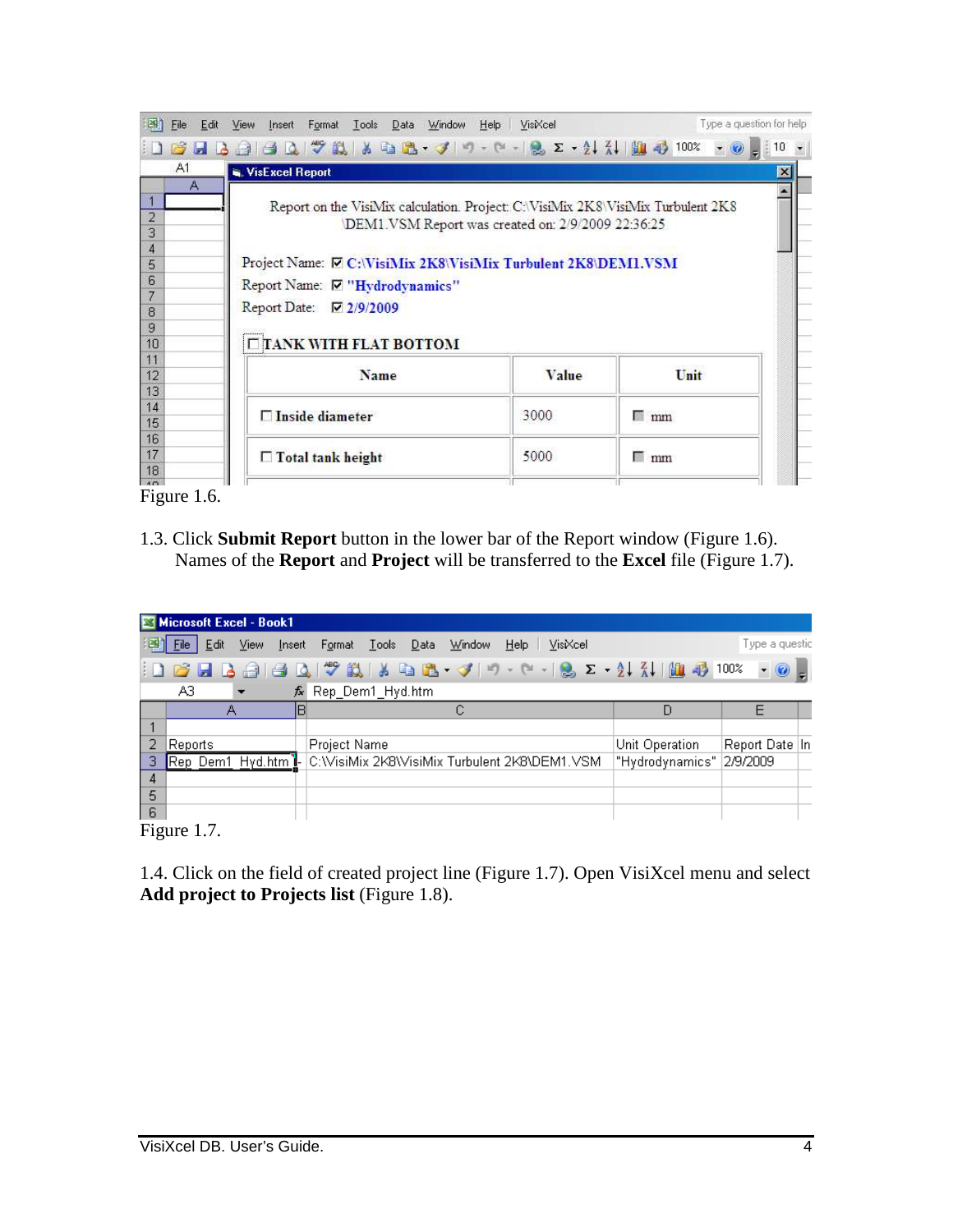|        | Microsoft Excel - Book1                     |             |        |                    |       |      |                                      |         |   |                              |                                |
|--------|---------------------------------------------|-------------|--------|--------------------|-------|------|--------------------------------------|---------|---|------------------------------|--------------------------------|
| 国      | File<br>Edit                                | <b>View</b> | Insert | Format             | Tools | Data | Window                               | $He$ lp |   | VisiXcel                     | Type a ques                    |
|        | : D & H B @   @ B   Y #   X & B · Y   9 · 0 |             |        |                    |       |      |                                      |         |   | <b>Build Report</b>          | ◉.<br>$\overline{\phantom{a}}$ |
|        | A3.                                         |             |        | ∱ Rep_Dem1_Hyd.htm |       |      |                                      |         |   | Add Report                   |                                |
|        |                                             | А           | B      |                    |       |      | С                                    |         |   | Convert to simple            | Ε                              |
|        | Reports                                     |             |        | Project Name       |       |      |                                      |         |   | Mixing Equipments Data Base  | <b>Brt Date</b>                |
| З      | Rep Dem1 Hyd.htm                            |             |        |                    |       |      | C:WisiMix 2K8WisiMix Turbulent 2K8\D |         |   | Projects List                | <b>2009</b>                    |
| 4      |                                             |             |        |                    |       |      |                                      |         |   | Add Project to Projects List |                                |
| 5<br>6 |                                             |             |        |                    |       |      |                                      |         |   | Open Visimix                 |                                |
|        |                                             |             |        |                    |       |      |                                      |         | T | Help                         |                                |
| 8      |                                             |             |        |                    |       |      |                                      |         |   |                              |                                |

Figure 1.8.

- 1.5. Check data of the project in the arriving form (Figure 1.9). If the data are not correct select **Cancel** and repeat steps 1.1-1.4.
- 1.6. Enter remarks to the project (if necessary) and confirm entry of this project into **Projects list** with **Save (Figure 1.9)**. A line corresponding to the Project arrives in the **Project list** (Figure 1.10).

| <b>SYMICIDXON EXCEL: HOOKI</b>                                       |                                              | $-1012$                                                 |
|----------------------------------------------------------------------|----------------------------------------------|---------------------------------------------------------|
| <b>Add Project</b>                                                   |                                              |                                                         |
| - Reactor Data -                                                     |                                              |                                                         |
| Tank Volume:<br>Internal Pressure:                                   | Tank Material:                               | Power of drive<br>Heat Transfer Device:<br>Drive Speed: |
|                                                                      |                                              |                                                         |
| Comments to Reactor data:                                            |                                              |                                                         |
|                                                                      |                                              | Define                                                  |
|                                                                      |                                              | Reactor                                                 |
|                                                                      |                                              |                                                         |
| <b>Visimix Project Data</b>                                          |                                              | <b>Remarks to project</b>                               |
| $Tank =$                                                             | Impeller -                                   | This Report is created as example only.                 |
| Volume:<br>Inside Diameter:                                          | Type:                                        |                                                         |
| 3000 mm<br>35.3 cub.n                                                | <b>DISK TURBINE</b>                          |                                                         |
| Baffles Type:                                                        |                                              |                                                         |
| <b>FLAT BAFFLE-1</b>                                                 | Tip Diameter:<br>Rotational Speed<br>1000 mm |                                                         |
|                                                                      | 60 Rpm                                       |                                                         |
| - Media -                                                            |                                              |                                                         |
| Type:                                                                | - Unit Operation                             |                                                         |
| <b>Newtonian</b>                                                     | "Hydrodynamics"                              |                                                         |
| Volume:<br>Dinamic Viscosity                                         |                                              |                                                         |
| 24700 1<br>$4.50$ $cP$                                               |                                              |                                                         |
|                                                                      |                                              |                                                         |
| C:\VisiMo: 2K8\VisiMo: Turbulent 2K8\DEM1.VSM<br><b>Open Visimix</b> |                                              |                                                         |
|                                                                      |                                              |                                                         |
|                                                                      |                                              |                                                         |
| <b>Save</b>                                                          | Cancel                                       |                                                         |
|                                                                      |                                              |                                                         |

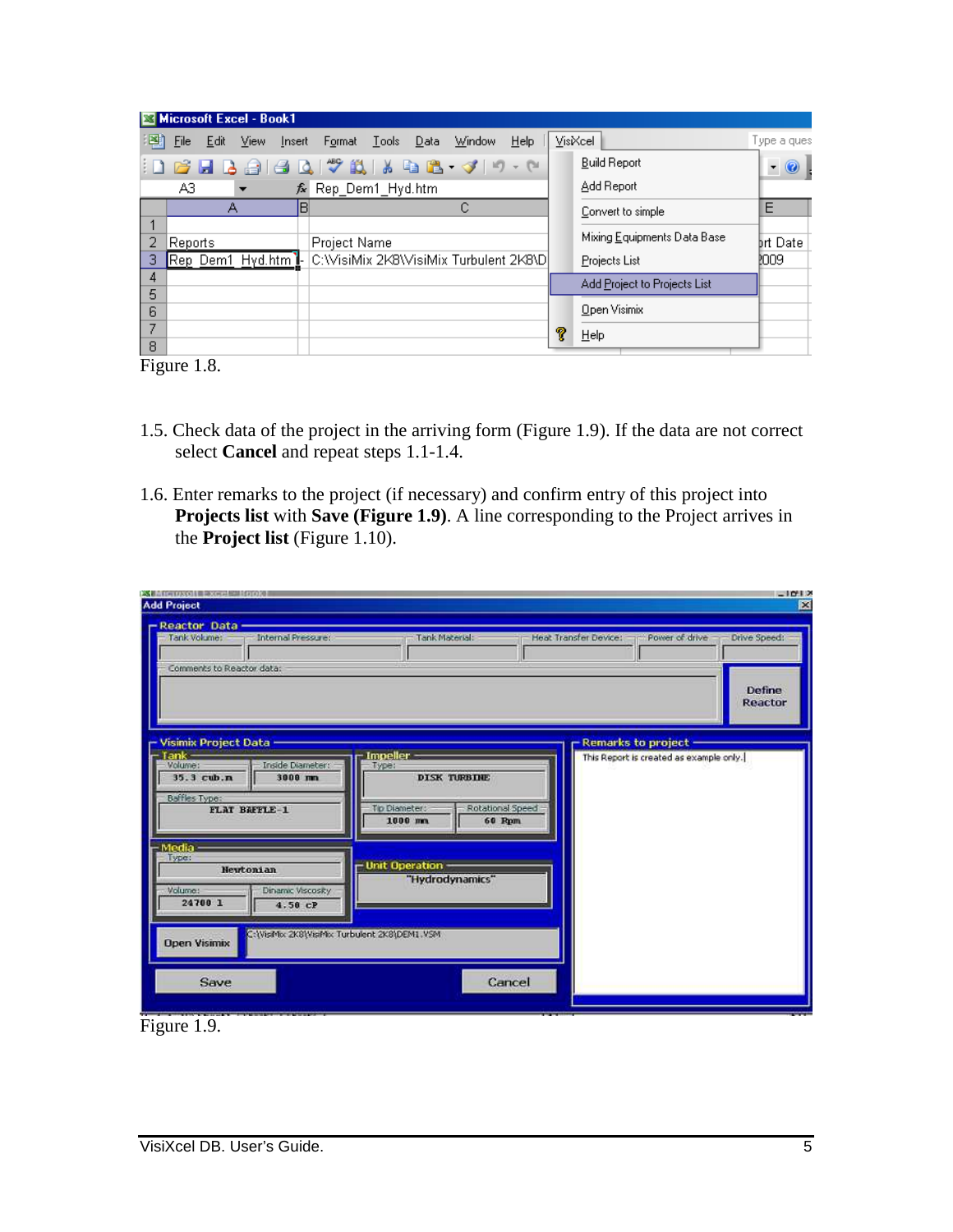|        |                      |                     |                    |                           | しっ                    |                                       |                                                           | υ                   |       |
|--------|----------------------|---------------------|--------------------|---------------------------|-----------------------|---------------------------------------|-----------------------------------------------------------|---------------------|-------|
|        | <b>Projects List</b> |                     |                    |                           |                       |                                       |                                                           |                     |       |
|        | Close                |                     |                    |                           | <b>Subject of</b>     |                                       |                                                           |                     |       |
|        | Edit/Vie             | <b>Reactor Name</b> | <b>Tank Volume</b> | <b>Volume of</b><br>Media | <b>modeling</b> (Unit | <b>Date Report</b><br><b>Creation</b> | <b>Report Name</b>                                        | <b>Project Path</b> | -l Ir |
|        | <b>Delete</b>        |                     |                    |                           | <b>Operation</b> )    |                                       |                                                           |                     |       |
| $\Box$ |                      |                     | 35.3 cub.m         | 1247001                   |                       |                                       | "Hydrodynamid2/9/2009 - 22:3 Rep-Dem1-Hy C:WisiMix-2K8 DI |                     |       |
| $ -$   |                      |                     |                    |                           |                       |                                       |                                                           |                     |       |

Figure 1.10

- 1.7. In order to enter the reactor into Database, click on the field of created project line (Figure 1.10) and select **Edit/View** in the left part of the table head. In the arriving form (Figure 1.11) select **Define Reactor** button. A table of **Mixing Equipment Database** (Figure 1.12) will arrive. On this stage the table is empty. Select **Add** in the lower bar. Enter main characteristics of the reactor in arriving form (Figure 1.13) and press **Save** (see Note). The Database table containing the reactor will arrive in the screen (Figure 1.14).
- **Note. For including the reactor into Database, it is not necessary to fill all boxes of this table.**

| <b>Reactor Data</b><br>Internal Pressure:<br>Tank Volume:<br>35.3 cub.n                                                                  | Tank Material:                                                                                           | Heat Transfer Device:<br>Power of drive<br>Drive Speed: |
|------------------------------------------------------------------------------------------------------------------------------------------|----------------------------------------------------------------------------------------------------------|---------------------------------------------------------|
| Comments to Reactor data:                                                                                                                |                                                                                                          | Define<br>Reactor                                       |
| <b>Visimix Project Data</b><br>- Tank –<br>Inside Diameter:<br>Volume:<br>35.3 cub.m<br>3000 mm<br>Baffles Type:<br><b>FLAT BAFFLE-1</b> | <b>Impeller</b><br>Туре:<br><b>DISK TURBINE</b><br>To Diameter:<br>Rotational Speed<br>1000 mm<br>60 Rpm | Remarks to project                                      |
| - Media -<br>Type:<br>Newtonian<br>Dinamic Viscosity<br>Volume:<br>24700 1<br>$4.50$ $cP$                                                | - Unit Operation<br>"Hydrodynamics"                                                                      |                                                         |
| C:\VisiMix 2K8\VisiMix Turbulent 2K8\DEM1.VSM<br><b>Open Visimix</b><br>Save                                                             | Cancel                                                                                                   |                                                         |

Figure 1.11.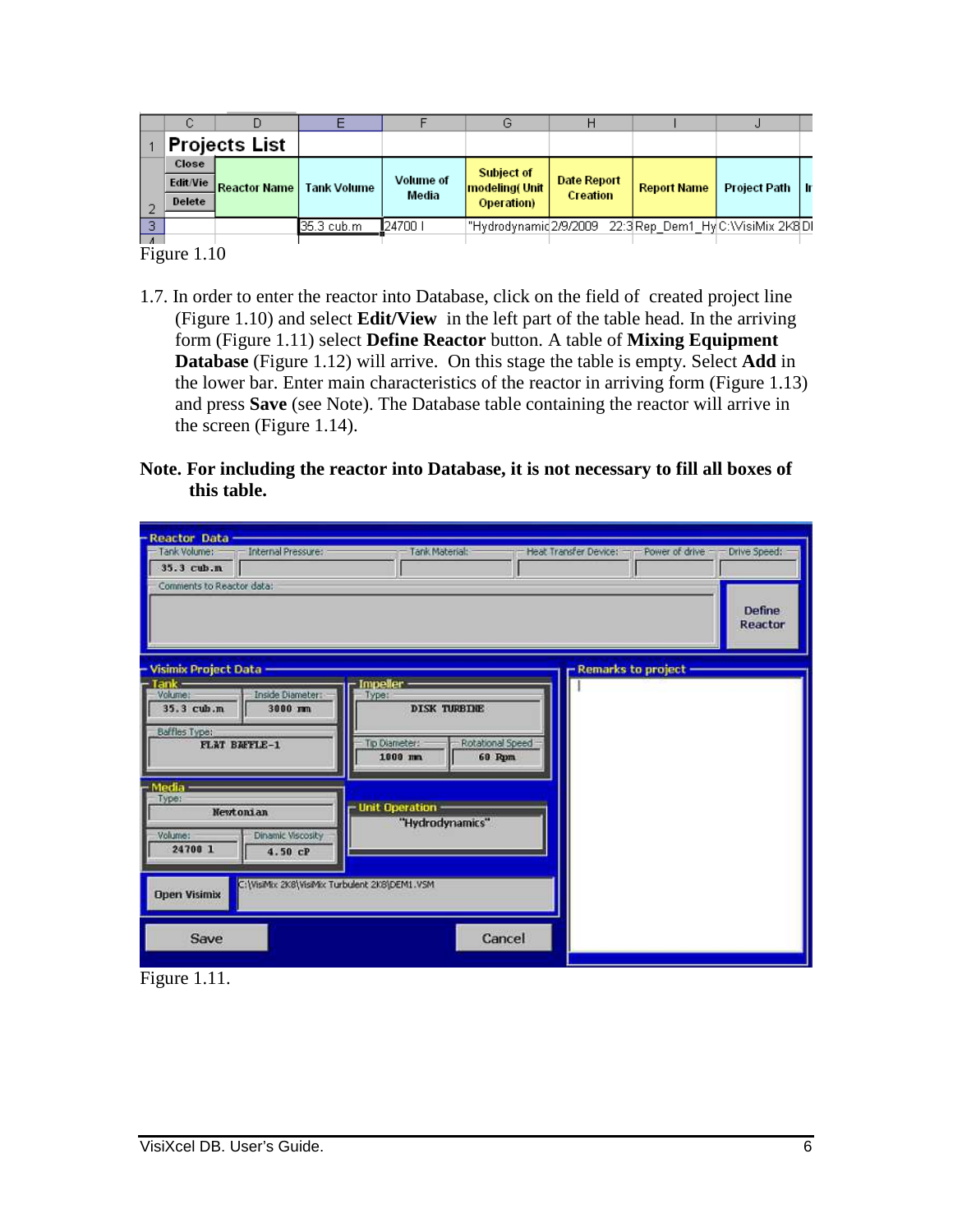| <b>Reactors</b> |                      |                                     |  |      |                          |      |          |                      |             |      |       |       |
|-----------------|----------------------|-------------------------------------|--|------|--------------------------|------|----------|----------------------|-------------|------|-------|-------|
| $\overline{1}$  | Reactor              | <b>Tank Volume</b><br>Unit<br>Value |  |      | <b>Internal Pressure</b> |      | Tank     | <b>Heat Transfer</b> | Drive Power |      | Drive |       |
| $\sqrt{2}$      | Name                 |                                     |  | Type | Value                    | Unit | Material | Device               | Value       | Unit | Speed | Creat |
|                 |                      |                                     |  |      |                          |      |          |                      |             |      |       |       |
|                 |                      |                                     |  |      |                          |      |          |                      |             |      |       |       |
|                 |                      |                                     |  |      |                          |      |          |                      |             |      |       |       |
|                 |                      |                                     |  |      |                          |      |          |                      |             |      |       |       |
|                 |                      |                                     |  |      |                          |      |          |                      |             |      |       |       |
|                 |                      |                                     |  |      |                          |      |          |                      |             |      |       |       |
|                 |                      |                                     |  |      |                          |      |          |                      |             |      |       |       |
|                 |                      |                                     |  |      |                          |      |          |                      |             |      |       |       |
|                 |                      |                                     |  |      |                          |      |          |                      |             |      |       |       |
|                 |                      |                                     |  |      |                          |      |          |                      |             |      |       |       |
|                 |                      |                                     |  |      |                          |      |          |                      |             |      |       |       |
|                 |                      |                                     |  |      |                          |      |          |                      |             |      |       |       |
|                 |                      |                                     |  |      |                          |      |          |                      |             |      |       |       |
|                 |                      |                                     |  |      |                          |      |          |                      |             |      |       |       |
|                 |                      |                                     |  |      |                          |      |          |                      |             |      |       |       |
|                 |                      |                                     |  |      |                          |      |          |                      |             |      |       |       |
|                 | Select               | Edit                                |  |      | Delete                   |      | Exit     | Projects             |             |      |       |       |
|                 | $\Gamma$ $\sim$ 1.10 |                                     |  |      |                          |      |          |                      |             |      |       |       |

Figure 1.12.

| <b>Edit/Enter Reactor Data</b><br>x                     |
|---------------------------------------------------------|
| Tank Volume<br><b>Reactor Name</b>                      |
| 35.5<br>R Deml<br>cubi.m ∣                              |
| Comments of Reactor Data                                |
| This reacor is included as an example only              |
|                                                         |
|                                                         |
|                                                         |
|                                                         |
|                                                         |
|                                                         |
| Pressure Type                                           |
|                                                         |
| Atmospheric                                             |
| <b>Tank Material</b><br><b>Heat Transfer Device</b>     |
| Absent<br>Stainless steel                               |
| Absent<br>Driv<br>Power of Drive<br>Conventional jacket |
| G.<br>Half-pipe coil jacket<br>Fix                      |
| Variable<br>O.<br>Absent                                |
| C Not Defined<br>C Not Defined<br>Cancel<br>Save        |
|                                                         |

Figure 1.13.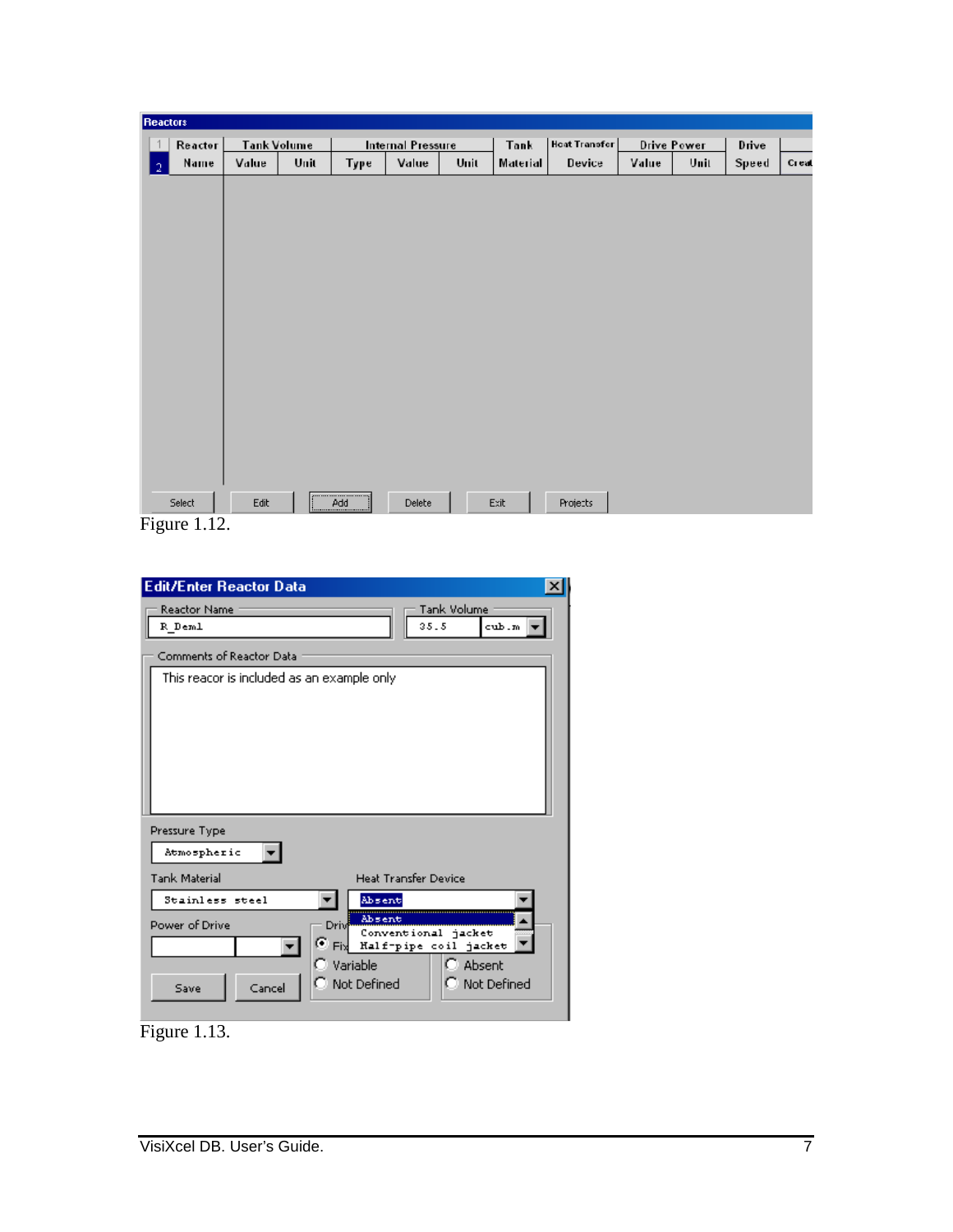| <b>Reactors</b> |                |                    |              |               |                   |      |                   |                      |       |                    |       |              |
|-----------------|----------------|--------------------|--------------|---------------|-------------------|------|-------------------|----------------------|-------|--------------------|-------|--------------|
| $\overline{1}$  | Reactor        | <b>Tank Volume</b> |              |               | Internal Pressure |      | Tank              | <b>Heat Transfer</b> |       | <b>Drive Power</b> | Drive |              |
| $\sqrt{2}$      | Name           | Value              | Unit         | Type          | Value             | Unit | Material          | Device               | Value | Unit               | Speed | <b>Creat</b> |
| 3 <sup>1</sup>  | <b>R_Dem</b> 1 |                    | $35.5$ cub.m | Atmospheric   |                   |      | Stainless (Absent |                      |       |                    | Fixed | ####         |
|                 |                |                    |              |               |                   |      |                   |                      |       |                    |       |              |
|                 |                |                    |              |               |                   |      |                   |                      |       |                    |       |              |
|                 |                |                    |              |               |                   |      |                   |                      |       |                    |       |              |
|                 |                |                    |              |               |                   |      |                   |                      |       |                    |       |              |
|                 |                |                    |              |               |                   |      |                   |                      |       |                    |       |              |
|                 |                |                    |              |               |                   |      |                   |                      |       |                    |       |              |
|                 |                |                    |              |               |                   |      |                   |                      |       |                    |       |              |
|                 |                |                    |              |               |                   |      |                   |                      |       |                    |       |              |
|                 |                |                    |              |               |                   |      |                   |                      |       |                    |       |              |
|                 |                |                    |              |               |                   |      |                   |                      |       |                    |       |              |
|                 |                |                    |              |               |                   |      |                   |                      |       |                    |       |              |
|                 | Select         | Edit               |              | <br>$\rho$ dd | Delete            |      | Exit              | Projects             |       |                    |       |              |

Figure 1.14.

1.8. In order to fix connection between the project Dem1.vsm and the reactor R\_Dem1, click on the reactor line (Figure 1.14) and press **Select** button in the lower part of the window. The arriving table (Figure 1.15) contains data of the reactor R\_Dem1.vsm and the project Dem1.vsm. Confirm correspondence of the data with **Save**. As a result, the reactor name will arrive in the project line created earlier in the **Project List** (Figure 1.16).

### **2. Application of VisiMix program for a reactor included in the MED.**

2.1. Open **Excel**. Select **VisiXcel.** in **Excel** menu and select **Mixing Equipment Database** (Figure 2.1)

|   | Microsoft Excel - Book1 |                          |                             |                                            |        |    |    |                              |
|---|-------------------------|--------------------------|-----------------------------|--------------------------------------------|--------|----|----|------------------------------|
| 国 | Eile                    | Edit ⊻iew                | Insert                      | F <u>o</u> rmat <u>T</u> ools <u>D</u> ata | Window | He |    | Туј<br>VisiXcel              |
|   |                         |                          | <b>6 FBBBBC 3 NBB-3 9-8</b> |                                            |        |    |    | <b>Build Report</b>          |
|   | A1.                     | $\overline{\phantom{0}}$ | fx                          |                                            |        |    |    | Add Report                   |
|   | А                       | в                        | С                           | D                                          | Е      |    |    | Convert to simple            |
| 2 |                         |                          |                             |                                            |        |    |    | Mixing Equipments Data Base  |
| 3 |                         |                          |                             |                                            |        |    |    | Projects List                |
| 4 |                         |                          |                             |                                            |        |    |    | Add Project to Projects List |
| 5 |                         |                          |                             |                                            |        |    |    |                              |
| 6 |                         |                          |                             |                                            |        |    |    | Open Visimix                 |
| 7 |                         |                          |                             |                                            |        |    | f. | Help                         |
| 8 |                         |                          |                             |                                            |        |    |    |                              |

Figure 2.1.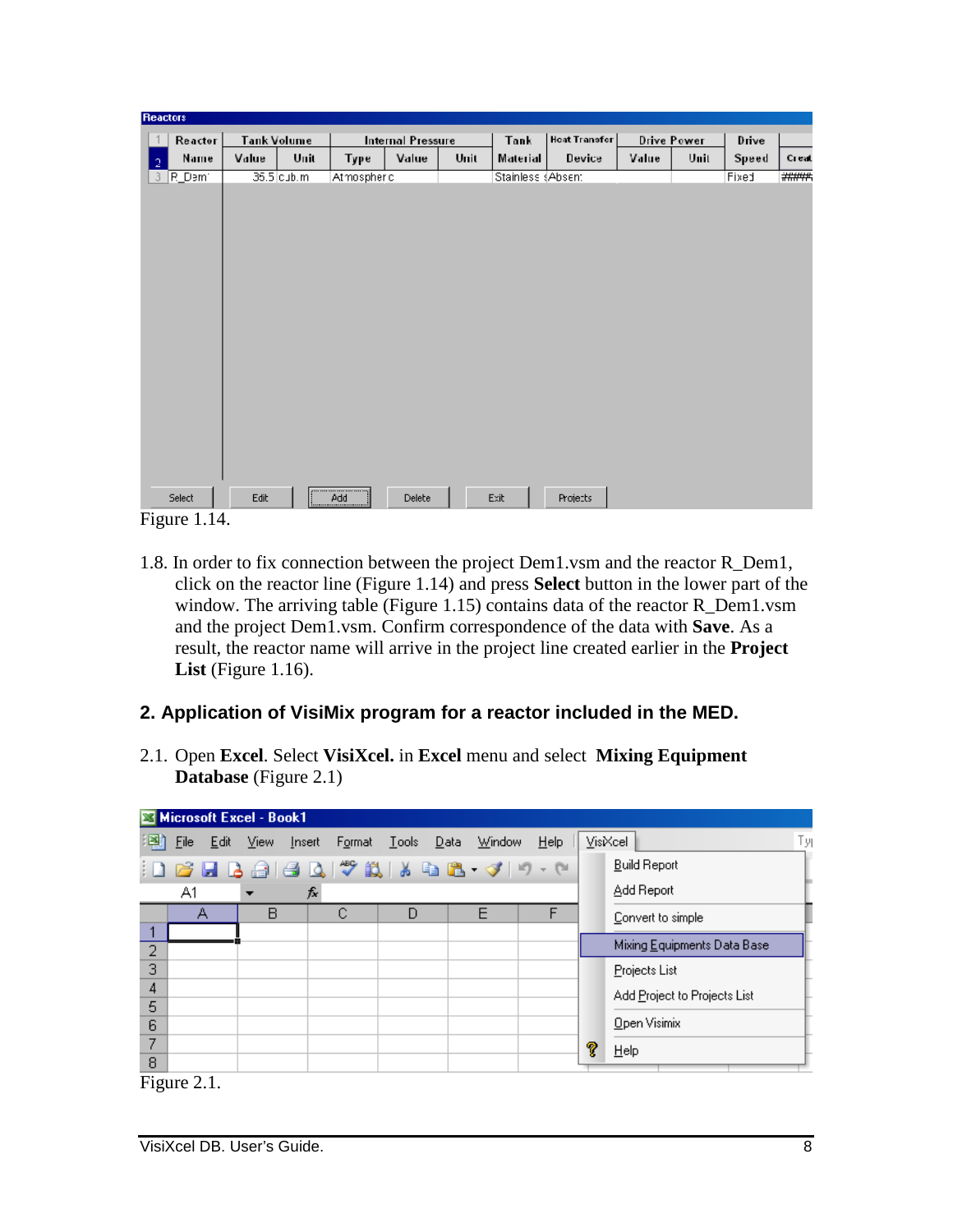2.2. Click on the selected reactor line in the arriving table (Figure 2.2) and press **Projects** button in the lower part of the window. With this action the program opens the **Projects List** and provides list of all projects and reports related to the selected reactor (Figure 2.3).

| ान्धी            | <b>File</b><br>Edit | View<br>Insert | Hormat             | Diata<br>Lool? | Window                   | Help. | Visition         |                      |       | Type a question for help. |                |
|------------------|---------------------|----------------|--------------------|----------------|--------------------------|-------|------------------|----------------------|-------|---------------------------|----------------|
| <b>Hisochois</b> |                     |                |                    |                |                          |       |                  |                      |       |                           |                |
|                  | Reactor             |                | <b>Tank Volume</b> |                | <b>Internal Pressure</b> |       | Tank             | <b>Heat Transfer</b> |       | <b>Drive Power</b>        | D              |
| $\supset$        | Name                | Value          | Unit               | l ype          | Value                    | Unit  | Material         | Device               | Value | Unit                      | S <sub>F</sub> |
| з                | <b>IR Demi</b>      |                | 35.5 cub.ml        | Almosphene     |                          |       | Stamless (Absent |                      |       |                           | <b>Fixe</b>    |
|                  |                     |                |                    |                |                          |       |                  |                      |       |                           |                |
|                  |                     |                |                    |                |                          |       |                  |                      |       |                           |                |
|                  |                     |                |                    |                |                          |       |                  |                      |       |                           |                |
|                  |                     |                |                    |                |                          |       |                  |                      |       |                           |                |
|                  |                     |                |                    |                |                          |       |                  |                      |       |                           |                |
|                  |                     |                |                    |                |                          |       |                  |                      |       |                           |                |
|                  |                     |                |                    |                |                          |       |                  |                      |       |                           |                |
|                  |                     |                |                    |                |                          |       |                  |                      |       |                           |                |
|                  |                     |                |                    |                |                          |       |                  |                      |       |                           |                |
|                  |                     |                |                    |                |                          |       |                  |                      |       |                           |                |
|                  |                     |                |                    |                |                          |       |                  |                      |       |                           |                |
|                  |                     |                |                    |                |                          |       |                  |                      |       |                           |                |
|                  |                     |                |                    |                |                          |       |                  |                      |       |                           |                |
|                  |                     |                |                    |                |                          |       |                  |                      |       |                           |                |
|                  | Select.             | Edit           |                    | Add            | Dielete                  |       | <b>Colt</b>      | Projects             |       |                           |                |
|                  | Figure 2.2          |                |                    |                |                          |       |                  |                      |       |                           |                |

2.3. Mark selected project in this list (Figure 2.3) and click **Open VisiMix** in **VisiXcel** menu. The program will open VisiMix and a path to the selected project (Figure 2.4). In order to open the project, click **Open** button in this dialog box.

| iei) | File<br>Edit                             |                               | Type a question for help           |                    |                    |                     |                                                     |            |    |  |  |
|------|------------------------------------------|-------------------------------|------------------------------------|--------------------|--------------------|---------------------|-----------------------------------------------------|------------|----|--|--|
|      |                                          |                               |                                    |                    |                    |                     |                                                     |            |    |  |  |
|      | "Single phase liquid mixing"<br>G4<br>fx |                               |                                    |                    |                    |                     |                                                     |            |    |  |  |
|      |                                          | D                             | G                                  | н                  |                    | J                   | Κ                                                   |            |    |  |  |
|      |                                          | <b>Projects List</b>          |                                    |                    |                    |                     |                                                     |            |    |  |  |
|      | Close                                    |                               | <b>Subject of</b>                  |                    |                    |                     |                                                     |            |    |  |  |
|      | <b>Edit/Vie</b>                          | Reactor Name   modeling (Unit |                                    | <b>Date Report</b> | <b>Report Name</b> | <b>Project Path</b> | <b>Impeller Type</b>                                | Rotational |    |  |  |
|      | <b>Delete</b>                            |                               | <b>Operation</b> )                 | <b>Creation</b>    |                    |                     |                                                     | Speed      |    |  |  |
| 3.   |                                          | R Dem1                        | "Hydrodynamid2/9/2009"             |                    |                    |                     | 22:3 Rep. Dem1_Hy C:\VisiMix 2K8 DISK TURBINE60 Rpm |            | FL |  |  |
| 4    |                                          | R Dem1                        | <u> "Single phase 1</u> 21/9/2009" |                    |                    |                     | 17: Rep_Dem1_SFC: WisiMix 2K8 DISK TURBINE60 Rpm    |            | FL |  |  |
| 5.   |                                          |                               |                                    |                    |                    |                     |                                                     |            |    |  |  |
|      | Figure 2.3                               |                               |                                    |                    |                    |                     |                                                     |            |    |  |  |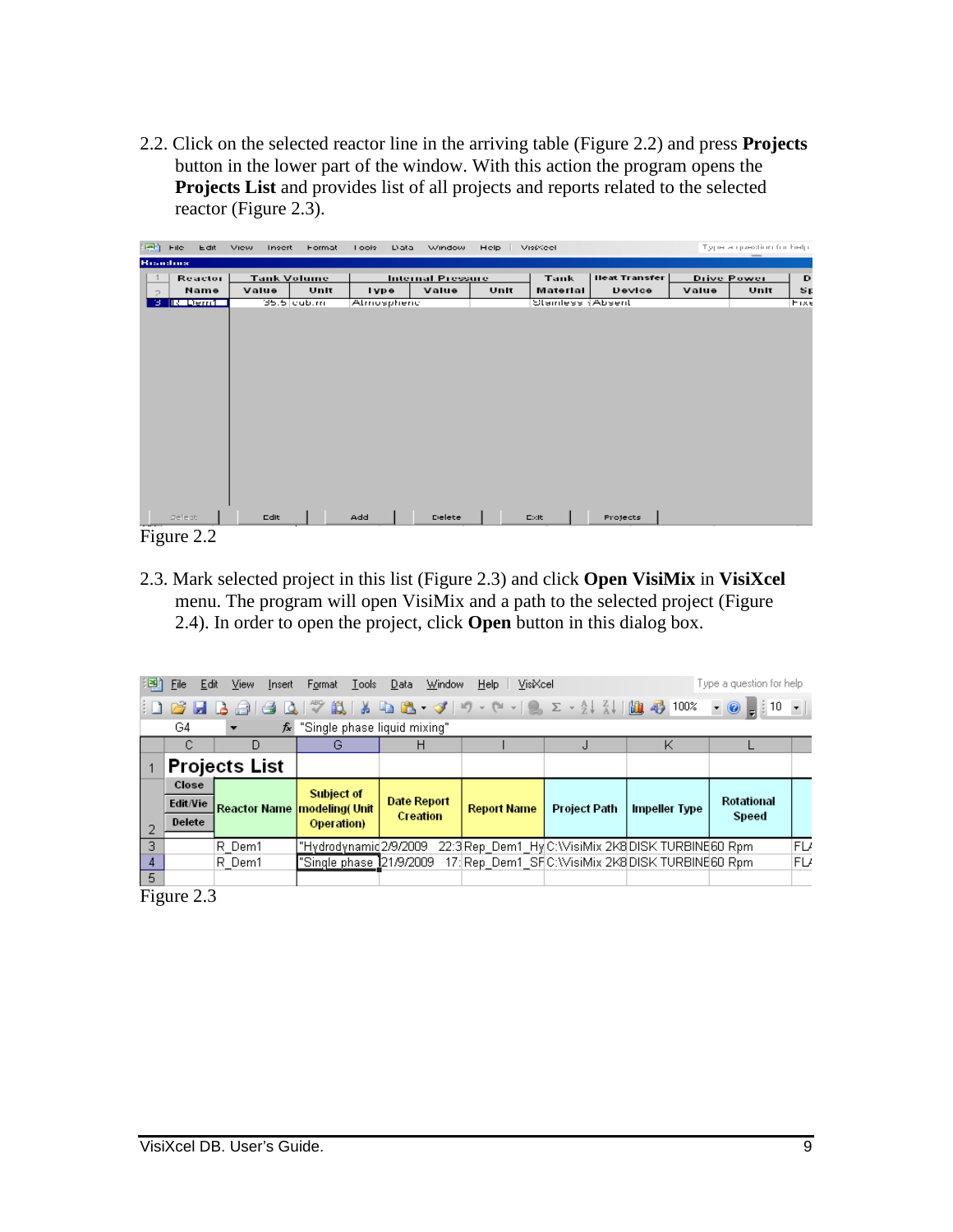|                        |                                                  |                                  |  | Project Edit input Calculate Supplements Last menu Last input table | W |
|------------------------|--------------------------------------------------|----------------------------------|--|---------------------------------------------------------------------|---|
| <b>Open</b>            |                                                  |                                  |  | $ ?  \times$                                                        |   |
|                        |                                                  | Look in: O VisiMix Turbulent 2K8 |  | ←面び囲・                                                               |   |
| <b>i</b> s<br>is.      | vmx_tmp<br>DEM1.VSM<br>DEMJACK1.VSM              |                                  |  |                                                                     |   |
|                        | 圖 SHAFT.VSM                                      |                                  |  |                                                                     |   |
|                        | 圖 SCRAP.VSM                                      |                                  |  |                                                                     |   |
| <mark>⊠</mark> RSD.vsm |                                                  |                                  |  |                                                                     |   |
| File name:             |                                                  | DEM1.VSM                         |  | Open                                                                |   |
| Files of type:         |                                                  | VisiMix Project Files (*.vsm)    |  | Cancel                                                              |   |
|                        | Project comments                                 |                                  |  |                                                                     |   |
|                        | Tank volume 35300 1<br>Single stage disk turbine | Unjacketed tank with flat bottom |  | Preview                                                             |   |
|                        |                                                  |                                  |  |                                                                     |   |

Figure 2.4.

## **3. Adding a new project to the Project List.**

This option is related to the possibility to have a few projects with different initial data (for example – different media or process) for the same reactor.

3.1. Create a new project and perform VisiMix calculations as usual. Create and save the corresponding report, for example – using **Turbulent** option (Figures 3.1, 3.2).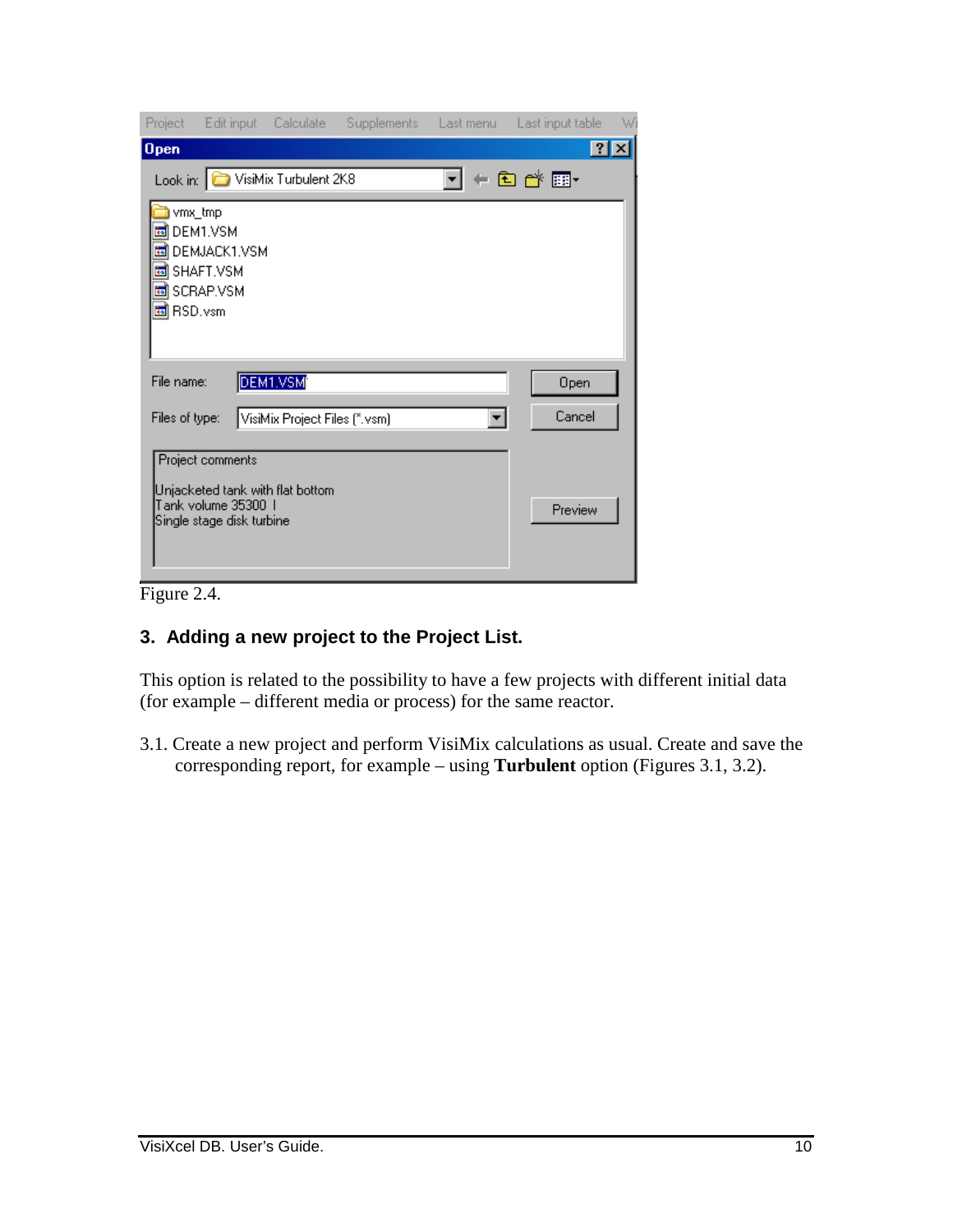|                                    | <b>E</b> VisiMix Turbulent 2K8               |                                             |             |           |                  |          |           |                |     |
|------------------------------------|----------------------------------------------|---------------------------------------------|-------------|-----------|------------------|----------|-----------|----------------|-----|
| Project                            | Edit input                                   | Calculate                                   | Supplements | Last menu | Last input table | – Window | View Help |                |     |
| Save As                            |                                              |                                             |             |           | 2x               |          |           |                |     |
|                                    |                                              | Save in: VisiMix Turbulent 2K8              |             | Н         | ←国合画・            |          |           |                | 그미. |
| vmx_tmp<br>圖 DEM1.VSM<br>圖 RSD.vsm | 圖 DEMJACK1.VSM<br>圖 SHAFT.VSM<br>圖 SCRAP.VSM |                                             |             |           |                  |          |           |                |     |
| File name:                         |                                              | DEM1-A.VSM                                  |             |           | Save             |          |           |                |     |
|                                    |                                              | Save as type: VisiMix Project Files (*.vsm) |             |           | Cancel           |          |           |                |     |
|                                    |                                              |                                             |             |           | e∯a<br>◎ 3000    |          |           |                |     |
|                                    |                                              |                                             |             |           |                  |          |           | For HELP press |     |
|                                    |                                              |                                             |             |           |                  |          |           |                |     |

Figure 3.1.

| <b>Save As</b>                                          |  |
|---------------------------------------------------------|--|
| ←面び囲∼<br>Save in: <b>C</b> VisiMix Turbulent 2K8        |  |
| vmx_tmp                                                 |  |
| Rep_Dem1_Hyd.htm                                        |  |
| Rep_Dem1_SF.htm                                         |  |
| Rep_Dem1_Turb.htm                                       |  |
|                                                         |  |
|                                                         |  |
|                                                         |  |
|                                                         |  |
| File name:<br>Rep_Dem1-A_Turb.htm<br>Save               |  |
| Cancel<br>VisiMix Report Files (".HTM)<br>Save as type: |  |

Figure 3.2.

3.2. Select **Build Report** in **VisiXcel** menu (see Figure 1.3) and create intermediate VisiXcel file (Figure 3.3) corresponding to this project (see par. 1.2 and 1.3 above).

|   | Reports     | Project Name                                                        | Unit Operation   Report Date |  |
|---|-------------|---------------------------------------------------------------------|------------------------------|--|
| 3 |             | Rep Dem1-A Turb.htm - C:WisiMix 2K8WisiMix Turbulent 2K8\DEM1-A.VSM | "Turbulence"  21/9/2009      |  |
|   |             |                                                                     |                              |  |
|   |             |                                                                     |                              |  |
|   | Figure 3.3. |                                                                     |                              |  |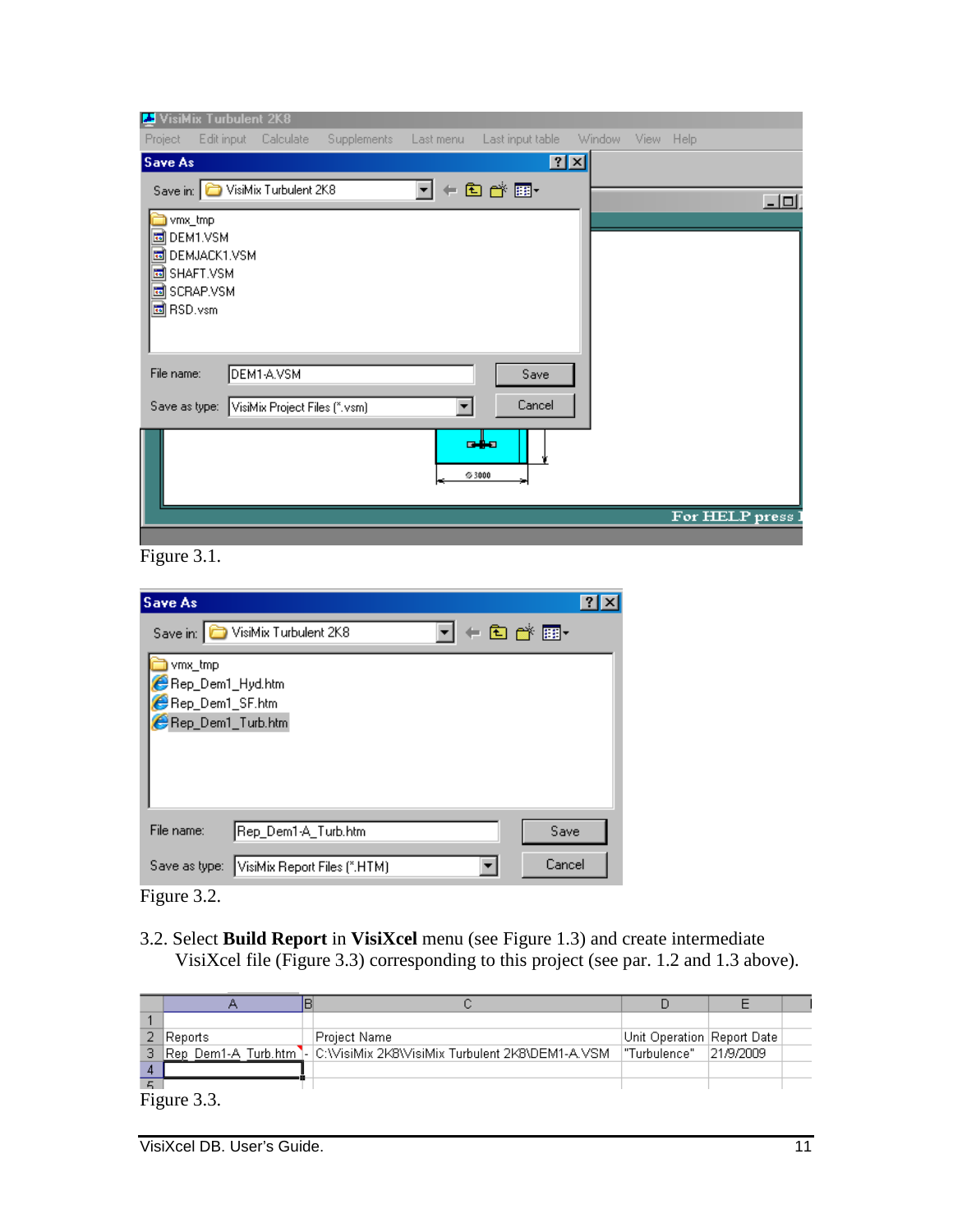3.3. Move marker to the created project line (as in Figure 1.7) and include the new project in the Project List (Figure 3.4, operations corresponding to par. 1.4-1.6).

|     |                      | IJ                  | ᄇ                  |                  | G                        | н                  |                    | J                                  |      |
|-----|----------------------|---------------------|--------------------|------------------|--------------------------|--------------------|--------------------|------------------------------------|------|
|     | <b>Projects List</b> |                     |                    |                  |                          |                    |                    |                                    |      |
|     | Close                |                     |                    |                  | <b>Subject of</b>        |                    |                    |                                    |      |
|     | <b>Edit/Vie</b>      | <b>Reactor Name</b> | <b>Tank Volume</b> | <b>Volume of</b> | <b>modeling</b> (Unit    | <b>Date Report</b> | <b>Report Name</b> | <b>Project Path</b>                | -Int |
|     | <b>Delete</b>        |                     |                    | Wedia            | <b>Operation</b> )       | <b>Creation</b>    |                    |                                    |      |
| з.  |                      |                     | 10.603.1           | $0.250$ I        | "Hydrodynamid 19/4/2009  |                    | 16: ddd.htm        | C:\2008\Rotor-{RA                  |      |
|     |                      |                     | 35.3 cub.m.        | 124700 I         | "Hydrodynamid2/9/2009    |                    |                    | 22:3 Rep Dem1 HylC: WisiMix 2K8 DK |      |
| 5.  |                      |                     | 135.3 cub.m        | 24700 I          | "Hydrodynamid2/9/2009    |                    |                    | 22:3 Rep Dem1 HylC: WisiMix 2K8 DK |      |
| 6   |                      |                     | 35300 1            | 24700            | "Turbulence"             | 21/9/2009          |                    | 18: Rep. Dem1-A [C:WisiMix 2K8 DI] |      |
|     |                      | R Dem1              | 35.3 cub.m.        | 24700            | "Hydrodynamid2/9/2009    |                    |                    | 22:3 Rep_Dem1_Hy C: WisiMix 2K8 DK |      |
| 8   |                      | R Dem1              | 35300 I            | 24700 L          | "Single phase (21/9/2009 |                    |                    | 17: Rep. Dem1_SFC: WisiMix 2K8 DIS |      |
| 9   |                      |                     |                    |                  |                          |                    |                    |                                    |      |
| 10  |                      |                     |                    |                  |                          |                    |                    |                                    |      |
| 111 |                      |                     |                    |                  |                          |                    |                    |                                    |      |

Figure 3.4.

3.4. In order to fix connection of the new project to the reactor selected earlier, select **Edit** and press **Define Reactor** button in the arriving form (Figure 3.5).

| — Reactor Data-<br>Interna Pressures<br>Tenk Volumer<br>35300 1                                     | Tank Mabariak                                                                               | - Power chidrive -<br>Heat Transfer Device -<br><b>Drive Secod</b> |
|-----------------------------------------------------------------------------------------------------|---------------------------------------------------------------------------------------------|--------------------------------------------------------------------|
| Comments to Reactor data.                                                                           |                                                                                             | Define<br><b>Heactor</b>                                           |
| Visimix Project Data:<br>- Tank -                                                                   | <b>Impeller</b>                                                                             | <b>Remarks to project</b>                                          |
| Volume:<br>Thside Diameters<br>35300 1<br>3000 (m)<br>Baffles Type<br>FLAI BAPELE-1                 | Type:<br><b>DISK TIRRINE</b><br><b>Butational Speed</b><br>Tu Diameter<br>1000 mm<br>60 Epm |                                                                    |
| – Medla –<br>Туре;<br>Weylonian<br><b>Linemic viscosity</b><br>Volume:<br>$24700$ 1<br>0.00450 Pats | <mark>– Hoit Operation –</mark><br>"Turbulence"                                             |                                                                    |
| <b>Duen Visimix</b>                                                                                 | C WisMx 2K0\VisiMx Turbulent 2K0\DIML-A.VCM                                                 |                                                                    |
| ----------------------------------<br>Save                                                          | Cancel                                                                                      |                                                                    |

Figure 3.5.

3.5. Click on the reactor name in the Database table (Figure 2.2) and press **Select** button. Check the project data in the arriving form (Figure 3.6) and confirm appropriation of the project to the reactor with **Save**.